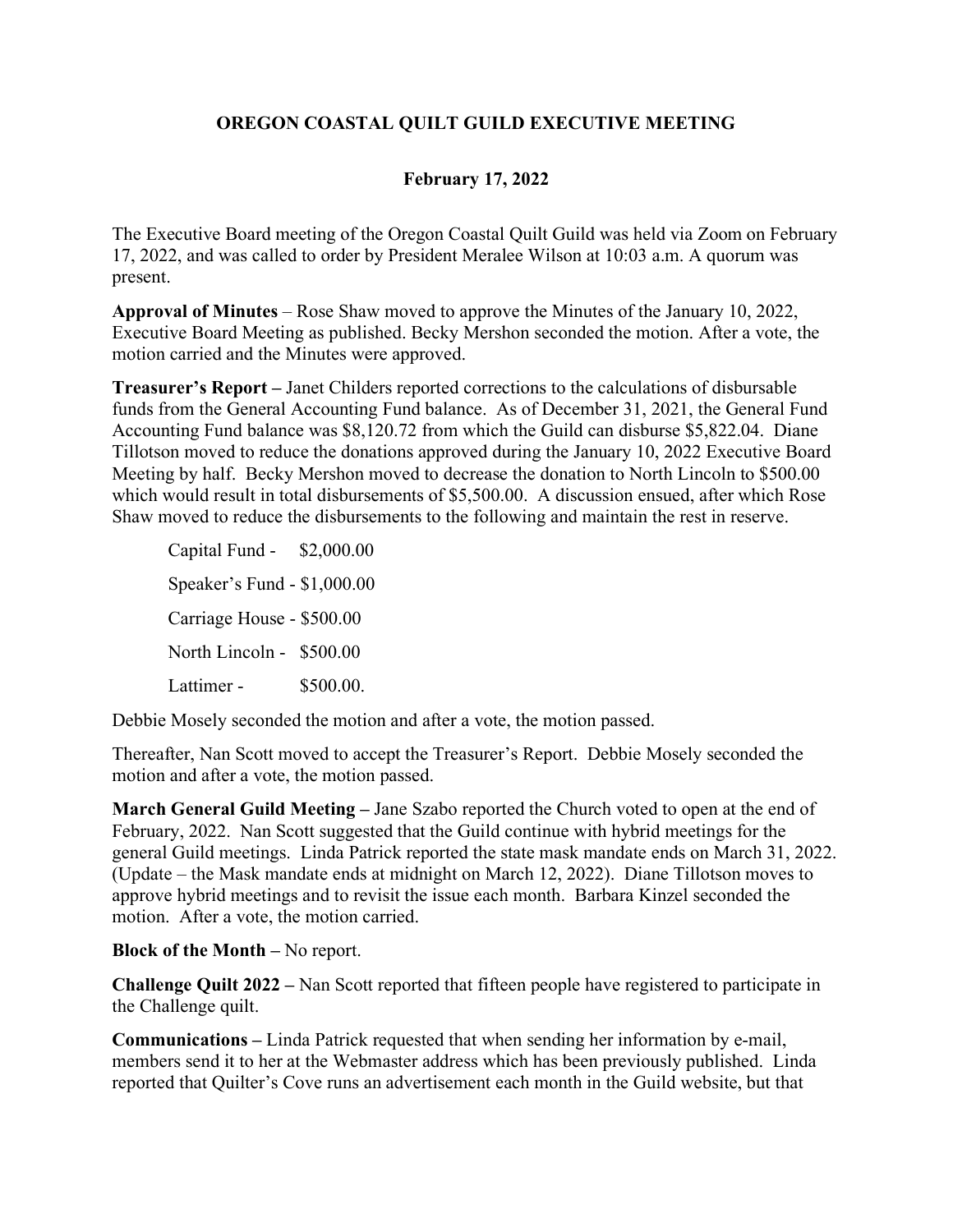payment is erratic and is two months in arrears. Linda will send an invoice for January and February 2022 with an appropriate note.

**Community Quilters –** Lindanne Perdue reported there will be an open house on March 3, 2022. Barbara Martin can give lesson on the quilting machine. She further reported there are kits to distribute, and the committee is low on yellow fabric and needs donations.

**Documentation –** Meralee Wilson reported the committee would like to begin in April, 2022 but requires a photographer. The commitment is for four times a year for the entire day.

**Finance –** No report.

**Finishing School –** Paulette Stenberg reported she has not had a response from the Carriage House.

**Hospitality –** No report.

**Library –** No report.

**Merchandising –** Becky Mershon reported the committee has lots of panels but needs clothing and will need help at the fair.

**Programs –** Jane Szabo reported that Dawn Boyd will appear regarding the Sister's Quilt Show.

**Quilt Show –** Wilma Roles reported she is looking for committee packets.

**Quilter's Surprise –** No report.

**Retreat 2023 –** Georgia Sabourin reported thirty or thirty-one members have signed up to attend and sign-up for the retreat formally begins at the Guild May general meeting.

**Veteran's Projects –** Rose Shaw reported there are numerous kits available at Quilter's Cove and the next sew-in will be the third Wednesday in March.

**Raffle Quilt 2022** – The posters are here, the postcard came in on February 18, 2022. Jan Hoffman will coordinate ticket sales and members can pick up the ticket packets at the general meeting.

## **Raffle Quilt 2023 –** No report.

**Fund Raising –** Chris Benedetti reported that the online auction should be held every other year instead of every year. Nan Scott reported the treasurer needs to review the budget to delete auction income and expenses.

**Membership –** Nan Scott reported membership is down to 140 members. Jane Szabo reported the Guild's membership fees are some of the lowest.

It was reported in the Newport News Times that Jean Bishop, one of the first members of the Guild, passed away.